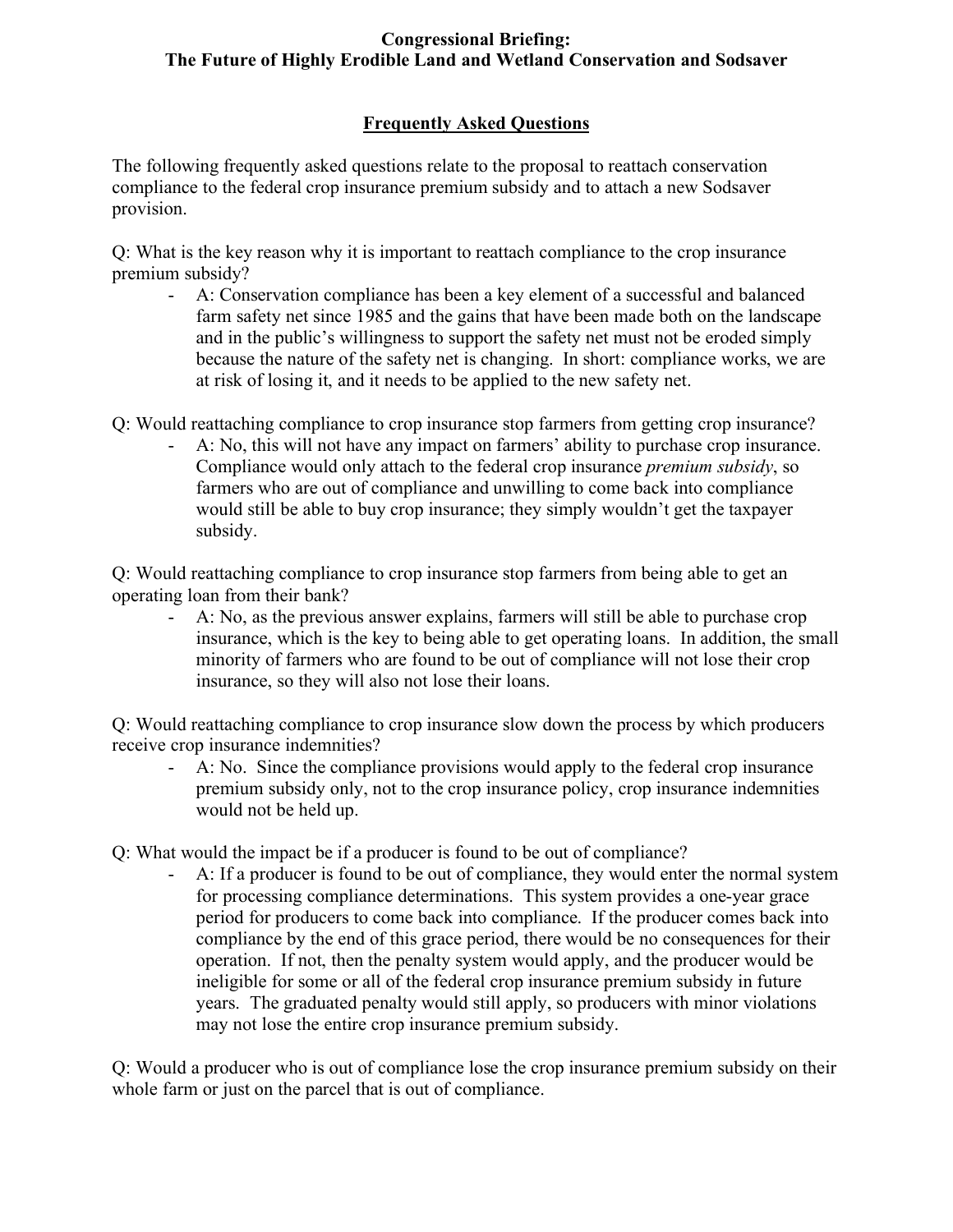- A: Since it was put in place in 1985, compliance has applied to the "person" whose operation is out of compliance, so every farm that person operates is impacted. This system would remain the same for compliance on crop insurance. However, under the proposed Sodsaver provision, farmers would only lose the premium subsidy for the parcel where new ground is broken out.
- Q: How many farmers would reattaching compliance to crop insurance impact?
	- A: ERS data has shown that only about 2% of production could even theoretically be impacted by expanding compliance to crop insurance. This is because 98% of production is already covered by compliance or doesn't get crop insurance. The 2% impact is a high estimate because much of this production takes place on land that is not highly erodible and is therefore not subject to compliance (only 25% of cropland is designated as HEL).
	- The specific ERS figures on the percent of production that would be impacted are:  $\circ$  Rice and Cotton – less than 1%
		- $\circ$  Corn and Soybeans 2%
		- $\circ$  Wheat 5%

Q: Who are the farmers that would be impacted? Who is it that buys crop insurance but doesn't have compliance?

- A: There are a couple of types of farmers who we would expect to fall into this camp. First, the ultra-large farmers who are not eligible for USDA payments because they exceed the maximum AGI level. Those operations would have to begin playing on the same playing field as all other producers. Second, farmers who have recently broken out native sod so they do not have a cropping history, and therefore are not eligible for Direct Payments.

Q: If the impacts of reattaching compliance to crop insurance on farmers and crop insurance are minimal, then why is it important?

- A: The immediate impacts of this change would be minimal because it essentially continues the status quo. However, if this change is not made, the highly successful conservation compliance program would be eroded as the safety net changes and Direct Payments go away. Reattaching compliance to crop insurance is important because it makes sure that compliance will continue to be a successful part of the safety net in the future.

Q: Will this mean that farmers will have to deal with more government enforcement agents on their land?

- A: No. Producers would be able to purchase crop insurance by self-certifying that they are in compliance. The enforcement system would remain the same, with NRCS providing the technical determination and then FSA checking any enforcement claims. NRCS would still just perform random spot checks for compliance; they would not target those who are subject to compliance because of crop insurance.
- Q: Will this put RMA agents in an enforcement role?
	- A: No. See above answer.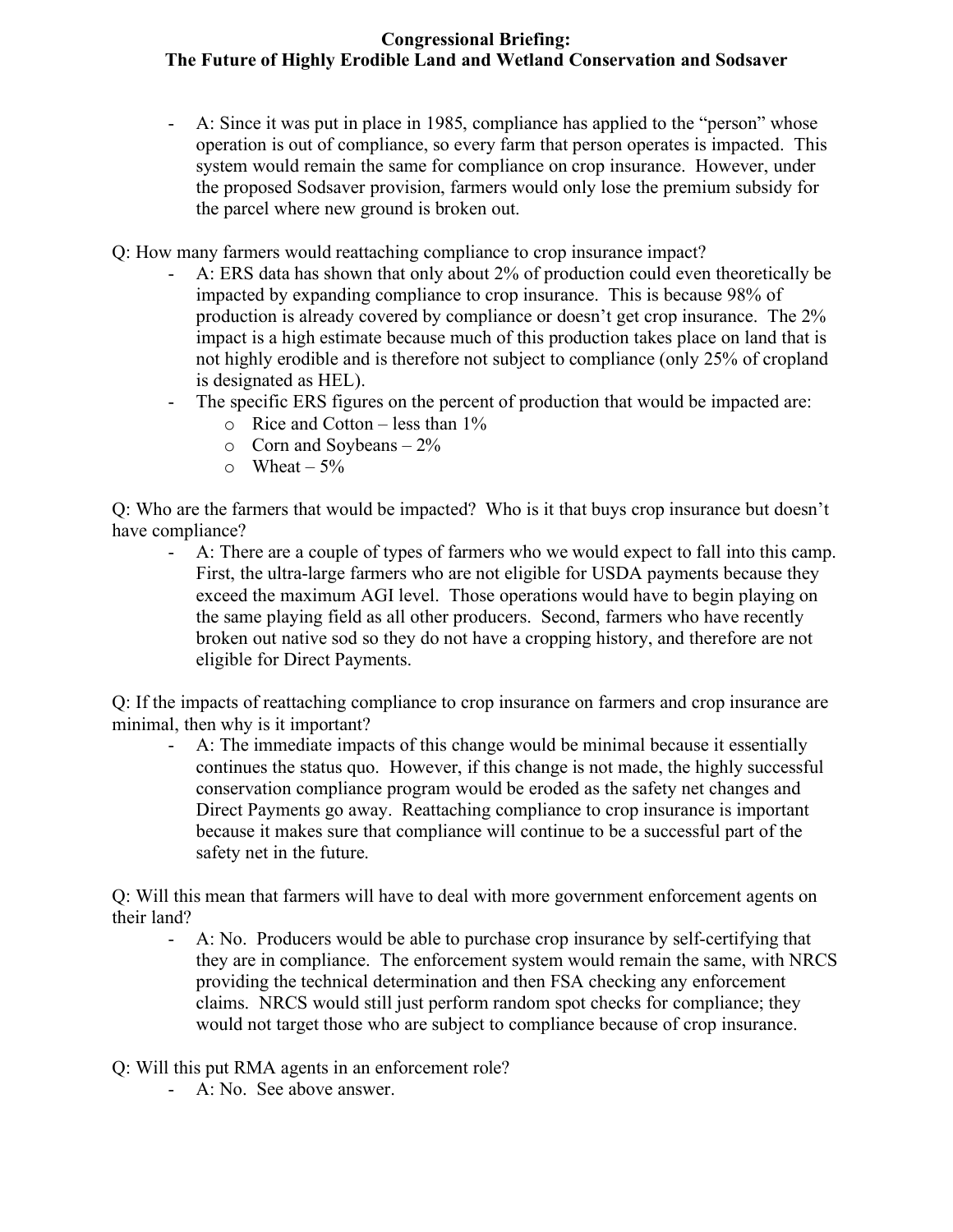- Q: Why do you want to add another layer of government red tape to farmers' lives?
	- A: This change would not add another layer of red tape to farmers' lives. The only paperwork difference would be that farmers would have to attest that they are in compliance when they sign up for crop insurance, just as they do today for the commodity programs.
- Q: How would reattaching conservation compliance to crop insurance help farmers?
	- A: Reattaching conservation compliance to crop insurance is an important accountability measure that will help to sustain public support for this crucial risk management program. Crop insurance is projected to become the dominant safety net program and to spend \$9+ billion annually during the next farm bill, so in these times of tight budgets there will be a large target on its back, increasing the need for public support.
- Q: How much of the cost of crop insurance premiums is subsidized by the government?
	- A: The percent of the total cost that is covered by the subsidy varies depending on the policies that farmers purchase. In recent years, the average subsidy has climbed to over 60% of the total premium.
- Q: What have you heard from the commodity groups on this issue?
	- A: Jon Scholl of American Farmland Trust was at the Commodity Classic and had many conversations about this issue. For the most part, commodity producers at the Classic understood the importance of conservation compliance and agreed that it is the right thing for American agriculture. They were mainly concerned that USDA would not be able to administer the program in a way that does not impede their ability to purchase crop insurance in a timely and efficient manner.

Q: Would reattaching conservation compliance to crop insurance reduce enrollment in the crop insurance program?

- A: Given the strength of the crop insurance program, with better than 80% participation, and the importance of crop insurance for risk management, it seems highly unlikely that this would significantly reduce enrollment. Very few producers reject Title 1 support today because of conservation compliance. In addition, since less than 2% of production would have a new compliance requirement, the potential impact on enrollment is minimal.

Q: Would reattaching conservation compliance to crop insurance cause a big workload issue for USDA?

- A: No. Since most program crop producers are currently covered by compliance, very little new work would be required for either new conservation plans or additional spot checking. Also, USDA already has an organized process for any potential new customers, such as when a farm changes ownership, so any potential workload would be handled by the normal process.